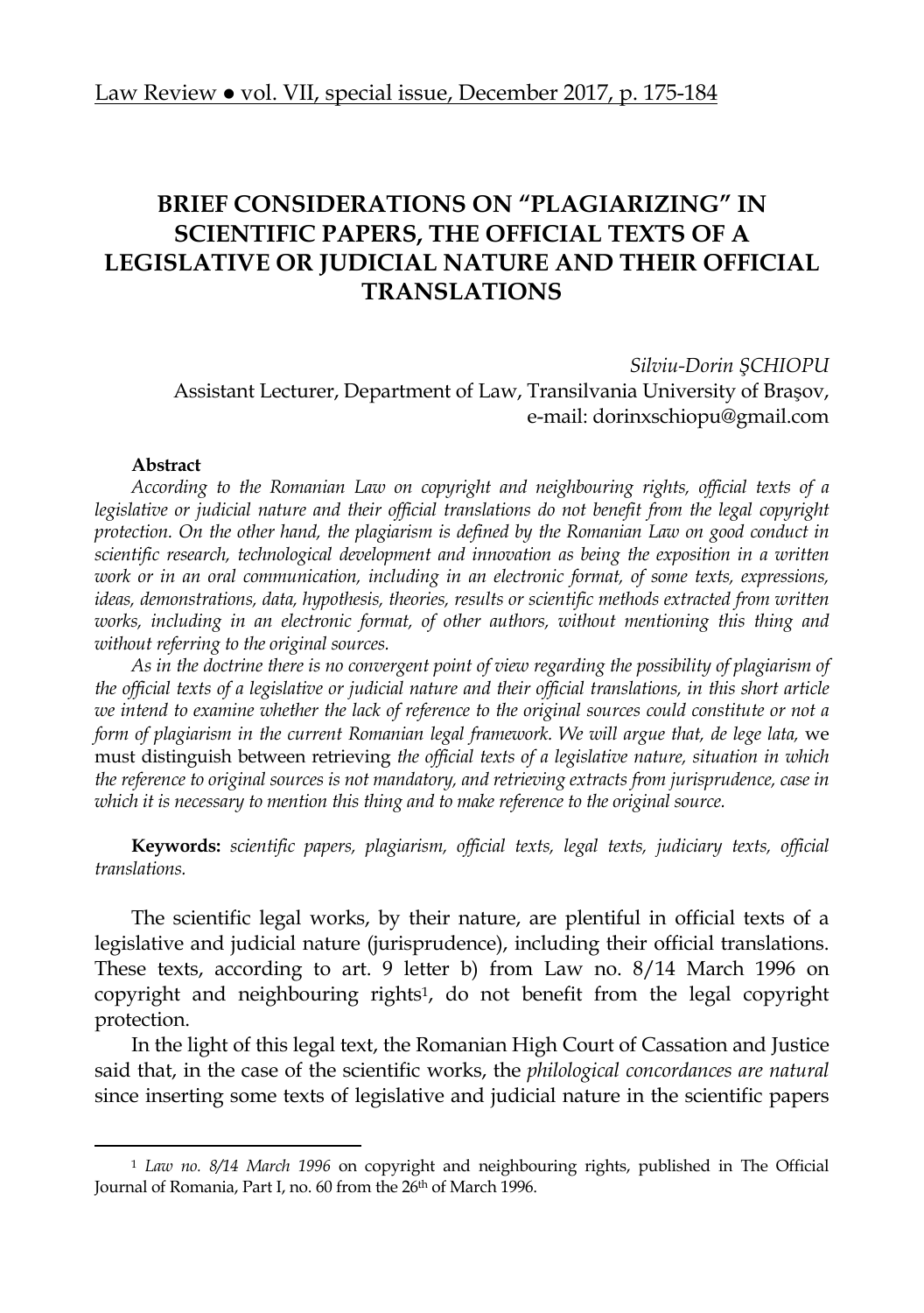can only be done by using a standard expression, outside of which that knowledge would become inaccurate. In addition, the legal language is characterized by uniformity, this could not be used differently, but requiring a retrieving by the users. Thus, in the case of the scientific papers, the Romanian High Court of Cassation and Justice stated that in this kind of papers the originality is attenuated by the way of expressing the ideas or rendering the information that contain an almost standardized specialized language2.

Another time3, the same court mentioned that, in the case of the legislative texts, we have a lack of protection over the name, the identification data and the title of the normative acts, as well as the *non-existence of the illicit character of the reproduction*, in the case of the retrieving of the public data referring to the normative acts. That is why, *the retrieving of the public information* referring to the name of some EU normative acts, their identification data and their title *cannot be assimilated to a reproductive activity without right,* because the sphere of protection of the copyright would unduly extend.

In line with the vision of the High Court of Cassation and Justice of Romania, in the doctrine it is considered that what art. 9 from the Law no. 8/1996 excludes from the protection through copyright, such as the official texts of a legislative or judicial nature and their official translations, cannot be the object of plagiarism4. Likewise, according to another author, from the perspective of the Law no. 8/1996 "plagiarism represents the infringement of a moral (and imprescriptible) right to authorship of the scientific work"5.

If the plagiarism represents the violation of the moral right to the paternity of the scientific work, protected by art. 10 letter b) from the Law 8/1996, then it results that, in what concerns the official texts of a legislative or judicial nature and their official translations, we could not have plagiarism because in their case we cannot talk about a legal right to the paternity of the scientific work that could be infringed since these texts do not benefit from the legal protection of the copyright.

However, there is also an opinion according to which  $n$ , the retrieving, by people belonging to the category of research and development staff, in their scientific work, of other elements excluded from the protection through copyright, such as «the official texts of a […] legislative […] or judicial nature and their official translations» [art. 9 letter b) from the Law no. 8/1996], without mentioning that a

 $\overline{a}$ 

<sup>2</sup> High Court of Cassation and Justice of Romania, civil and intellectual property section, *decision no. 8 from 11 January 2011*. Accessed August 4, 2017. http://www.scj.ro/1093/Detaliijurisprudenta?customQuery%5B0%5D .Key=id&customQuery%5B0%5D.Value=61726

<sup>3</sup> High Court of Cassation and Justice of Romania, civil and intellectual property section, *decision no. 1978 from 25 March 2011*. Accessed August 4, 2017. http://www.scj.ro/1093/Detaliijurisprudenta?customQuery%5B0% 5D.Key=id&customQuery%5B0%5D.Value=86771

<sup>&</sup>lt;sup>4</sup> A. Livădariu, *Plagiarism - brief legal considerations*, in "Romanian Journal of Intellectual Property Law" no. 1/2015, p. 34.

<sup>5</sup> A. Speriusi-Vlad, *About plagiarism, copyright and the protection of ideas or a coherent theory of plagiarism*, in "Romanian Journal of Intellectual Property Law" no. 4/2016, p. 88.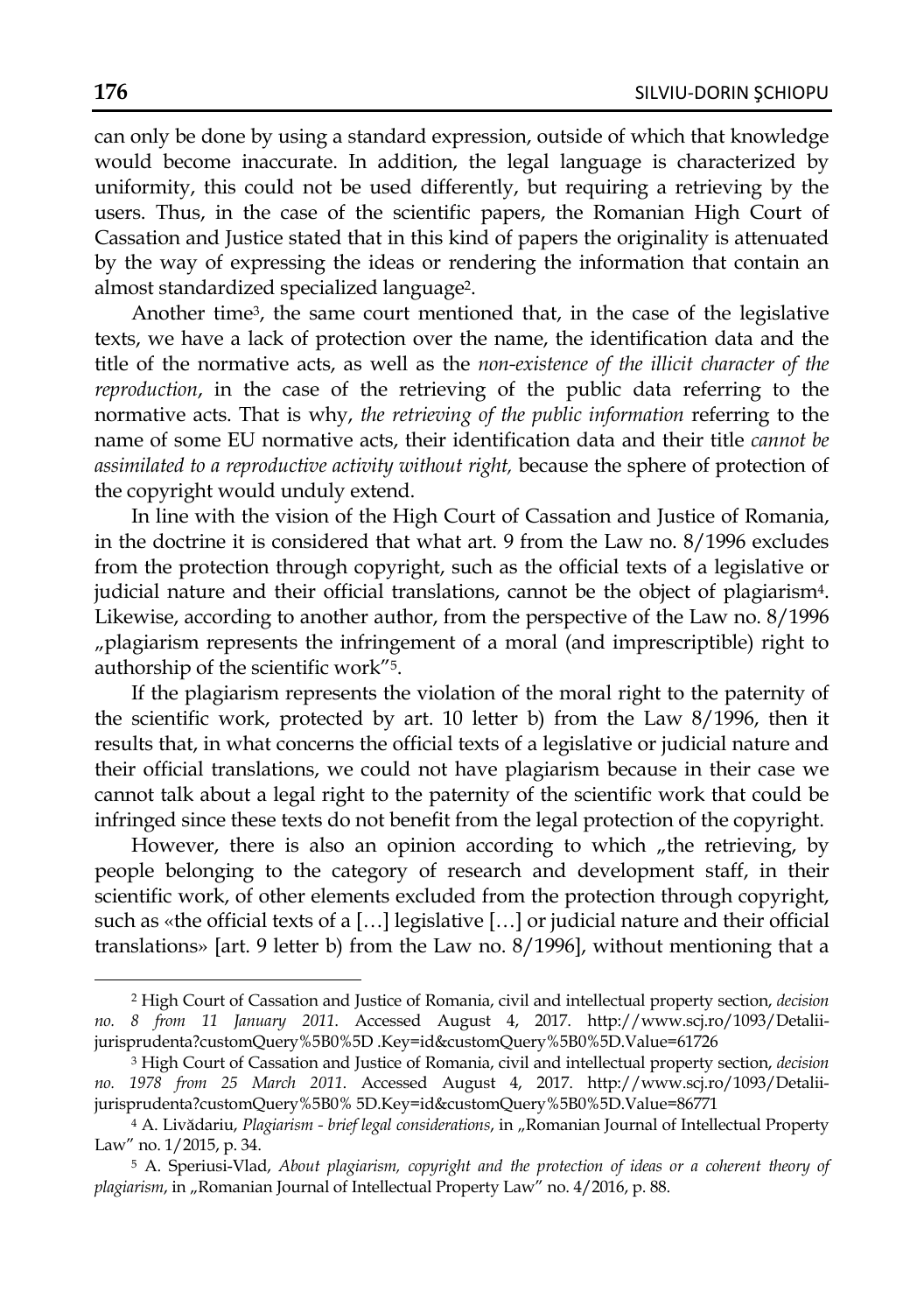retrieving was made and without mentioning the source of the retrieval […] it can be qualified as an act of plagiarism, because, in the absence of any correct quotation of the legal text or of a fragment from a court order, they are falsely presented as being one's own the results of someone else's intellectual work and thinking"6.

Thus, on the one hand, it is considered that the official texts of a legislative or judicial nature and their official translations can not be the object of plagiarism, and, on the other hand, it is appreciated that the retrieving of these texts, without mentioning the source, can be qualified as a plagiarism act. While the first opinion is based on the provisions of the Law on copyright and neighbouring rights and the attempt to correlate it with the Law on good conduct in scientific research, technological development and innovation7, the second conception is exclusively based on the latter normative act. Practically, in this case, we find ourselves in the presence of a lack of harmonization of the rules regarding the ethics of the scientific research with the ones regarding copyright.

Law no. 206/27 Mai 2004 on good conduct in scientific research, technological development and innovation introduced the legal definition of plagiarism which in its initial form, according to art. 4 letter d), was defined as , the appropriation of the ideas, the methods, the procedures, the technologies, the results or the texts of one person, regardless of the way they were obtained, presenting them as a personal creation".

Afterwards, wanting a clarification of the text of the law regarding the categories of deviations from good conduct in the activity of scientific research, technological development and innovation<sup>8</sup>, the plagiarism received a new definition, in the modified form this representing "the exposition in a written work or in an oral communication, including in the electronic format, of some texts, expressions, ideas, demonstrations, data, hypotheses, theories, results or scientific methods extracted from written works, including in the electronic format, of some authors, without mentioning this thing and without making reference to the original sources"9. This is the definition on which it is based the opinion according to which the retrieving of the official texts of a legislative or judicial nature and

l

<sup>&</sup>lt;sup>6</sup> S. Florea, *Plagiarism and copyright infringement*, in "Romanian Review of Private Law" no. 1/2017. Accessed July 25, 2017. https://sintact.ro.

<sup>7</sup> *Law no. 206/27 Mai 2004* on good conduct in scientific research, technological development and innovation, published in The Official Journal of Romania, Part I, no. 505 from the 4th of June 2004.

<sup>8</sup> Romanian Government, *Note of substantiation to Government Ordinance no. 28/31 August 2011* on the modification and completion of the Law no. 206/2004 on good conduct in scientific research, technological development and innovation. Accessed August 5, 2017. http://arhiva.gov.ro/upload/ articles/114468/nf-og-28-2011.pdf.

<sup>9</sup> *Government Ordinance no. 28/31 August 2011* on the modification and completion of the Law no. 206/2004 on good conduct in scientific research, technological development and innovation, published in The Official Journal of Romania, Part I, no. 628 from the 2nd of September 2011.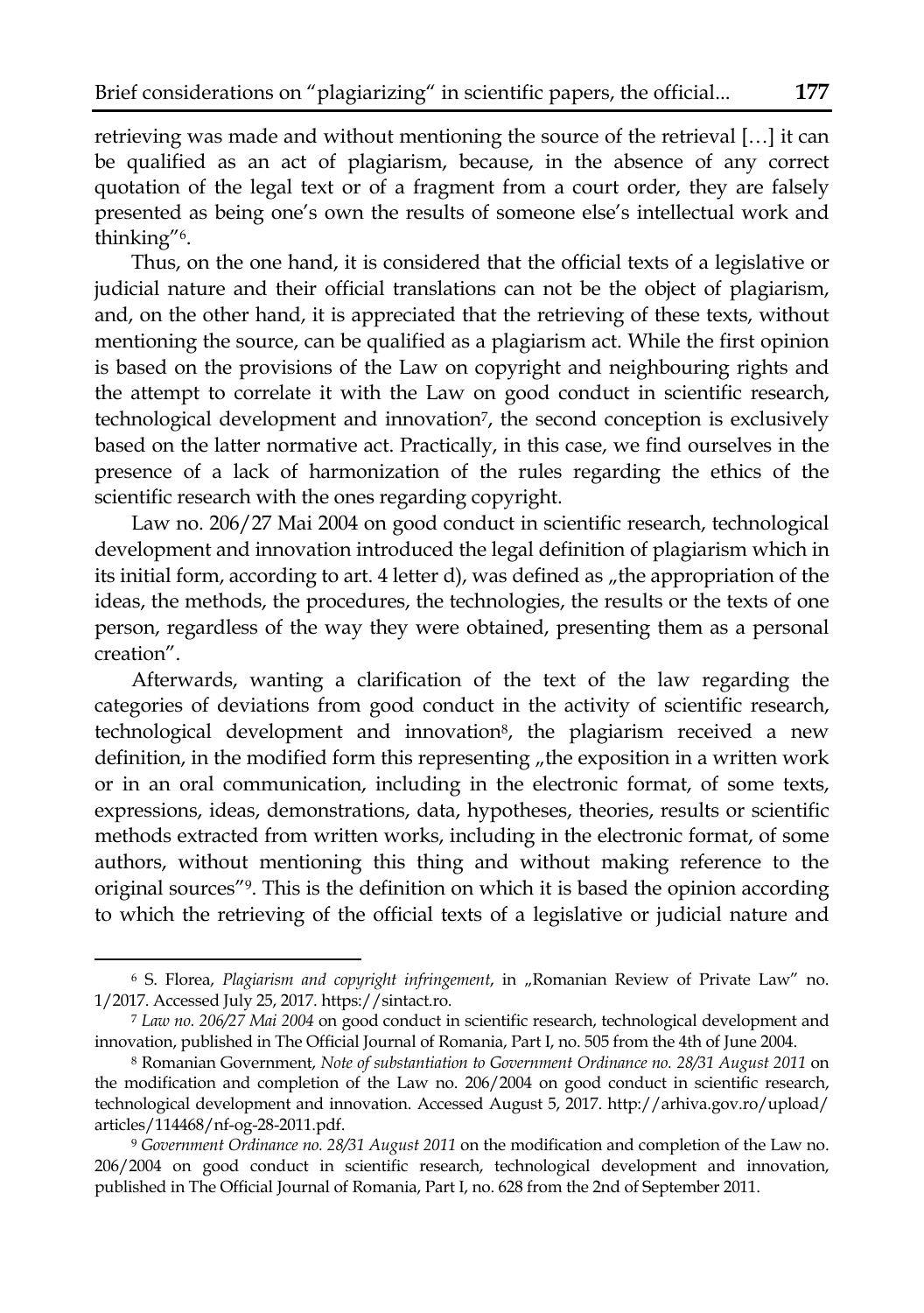their official translations, without mentioning the source, may be qualified as an act of plagiarism.

Having a legal definition of the plagiarism in a normative act which is meant to regulate the good conduct in scientific research, technological development and innovation we might think that this definition is really used in practice for the detection of plagiarism in the case of the scientific works. To exemplify the plagiarism analysis in the case of a scientific work, especially in what concerns the retrieving of the official texts of a legislative or judicial nature and their official translations, we have chosen to present some elements of a report $10$  issued by a working committee charged to analyze the veracity of a complaint of plagiarism in the case of a PhD thesis.

First of all, we must specify that, although the working committee knew the definition of plagiarism provided by Law no. 206/27 Mai 2004 on good conduct in scientific research, technological development and innovation, two of the authors of the survey, in order "to perform a reliable and worthy analysis, taking into consideration the different situations which deserve a different appreciation", retained the following definition: "the plagiarism is a deviation from the scientific honesty, which consists of appropriating with no right the work of a third party, which can be done in different manners that must be differentiated"<sup>11</sup>.

Condensing the legal definition of plagiarism, we could say that this represents, in the case of a PhD thesis, the exposition of some *excerpts* from some written works of other authors, without mentioning this thing and without making a reference to the original sources. As the text of the law only mentions  $n$  the excerpt", concept though which we understand "the passage taken from a writing" (DEX 1998), it could be considered that by plagiarism we should only understand the identical retrieving of the form without using quotation marks and without accurately indicating the quoted source.

That is why, related to the way of drafting the legal definition, within the report, the two authors distinguish, on the one hand, between *plagiarismfalsification,* meaning the identical retrieving of the exact wording from the original third party author, without using the quotation marks, or accurately indicating the quoted source (situation considered to be targeted by the Law on good conduct in scientific research, technological development and innovation), and the *plagiarismparasitism,* on the other hand, an attenuated form of plagiarism which consists of retrieving the ideas of an author, expressing them differently through reformulation and without accurately mentioning the source of the retrieving.

<sup>10</sup> C. Ghica-Lemarchand, V. Constantinescu, R. Chiriţă, *Joint Report on Ph.D. Thesis "Fighting Organized Crime by Criminal Law Provisions" sustained in 2011 by Ms. Laura Codruţa Kovesi*. Accessed July 25, 2017. http://www.cnatdcu.ro/wp-content/uploads/2016/04/Raport-comun-nesemnat - LCK.pdf

<sup>11</sup> *Idem*, p. 3.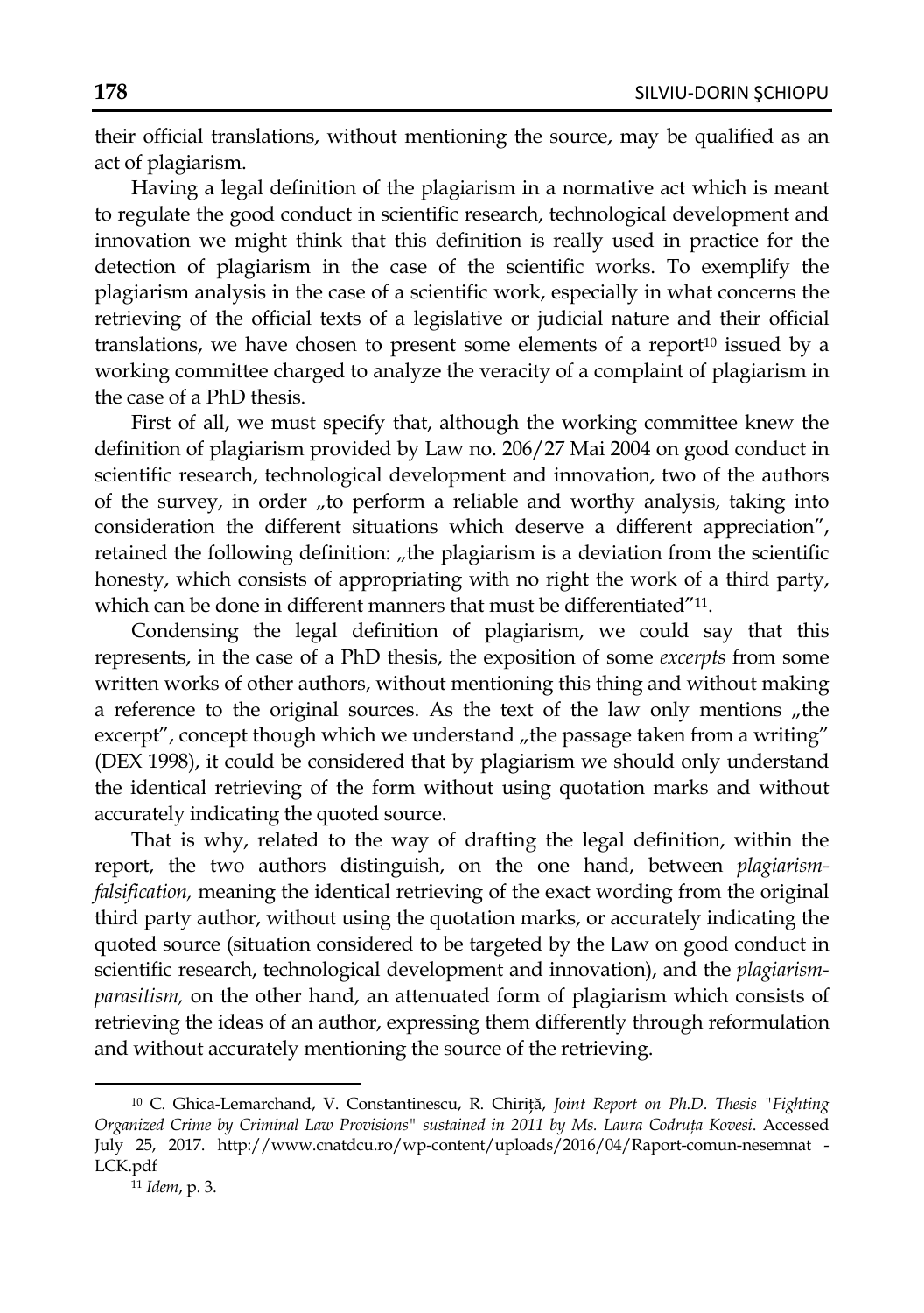Likewise, an aspect which is of particular interest to us, the two authors state that "quoting the legislative or regulatory texts in a law PhD thesis cannot be considered a form of plagiarism, there is no form of unauthorized «loan», and no acquiring of the thinking of a third person through falsification or parasitism, this happening even if another author also quoted the same legal source"<sup>12</sup>.

The third member of the working committee appreciated that, to the legal definition, it is difficult to qualify a scientific work as plagiarism for the following reasons: the lack of a *quantitative criterion* (the problem of qualifying a PhD thesis as plagiarism in its entirety when it contains only one sentence taken from another author without quoting the other author – the application of the adage *fraus omnia corrumpit*: *fraud corrupts everything*), the lack of a *qualitative criterion* (we cannot have an equivalence between copying a general introduction and copying an absolute original idea), as well as the fact that "the legal text does not regulate the retrieving of those expressions that entered in the *somehow common language of a scientific field*, even if initially they belonged to a determined author"13.

That is why, according to this member of the working committee  $\mu$  a paper can be qualified as being plagiarized, to the extent that either in term of quantity or in term of quality, its author took the expressions or the ideas of another person without quoting, to a level at which, in the absence of this retrieving, the substance of the paper would be affected, but excluding from this analysis the statements that entered the common language of a field of study, which can be found in the majority of the papers in the field, the original source being lost or notorious"14.

We specify that the analysis of the PhD thesis is carried out in a first step with the help of some computer programmes. The Ministry of Education, by Order no. 5964 from December 11, 2015 (unpublished in the Official Journal of Romania), established a work group having the mission to recredit the functioning of the higher education system from Romania through the development of administrative solutions in order to implement the best ethical principles in scientific research. The report of the working group predicted, in what concerned the quality control of the PhD thesis, that the universities would carry out an *analysis of similarities* using a programme recognised by the Ministry of Education15, condition that was then introduced in the Code of Doctoral Studies16, also being subsequently published the list of software tools recognized by the National Council for Attestation of University Titles, Diplomas and Certificates,

<sup>12</sup> *Idem*, p. 4.

<sup>13</sup> *Idem*, p. 15.

<sup>14</sup> *Ibidem.* 

<sup>15</sup> *Report of the Working Group on Clarification of the Institutional and Normative Framework on Quality Control of Doctoral Theses and the Ethical Issues of Scientific Research*, p. 3. Accessed July 25, 2017. http://oldsite.edu.ro/index.php?module=uploads&func=download&fileId= 21897.

<sup>16</sup> *Government Decision no. 134/2 March 2016* on the modification and completion of the Code of doctoral studies approved by the Government Decision no. 681/29 June 2011, published in The Official Journal of Romania, Part I, no. 182 from the 10th of March 2011.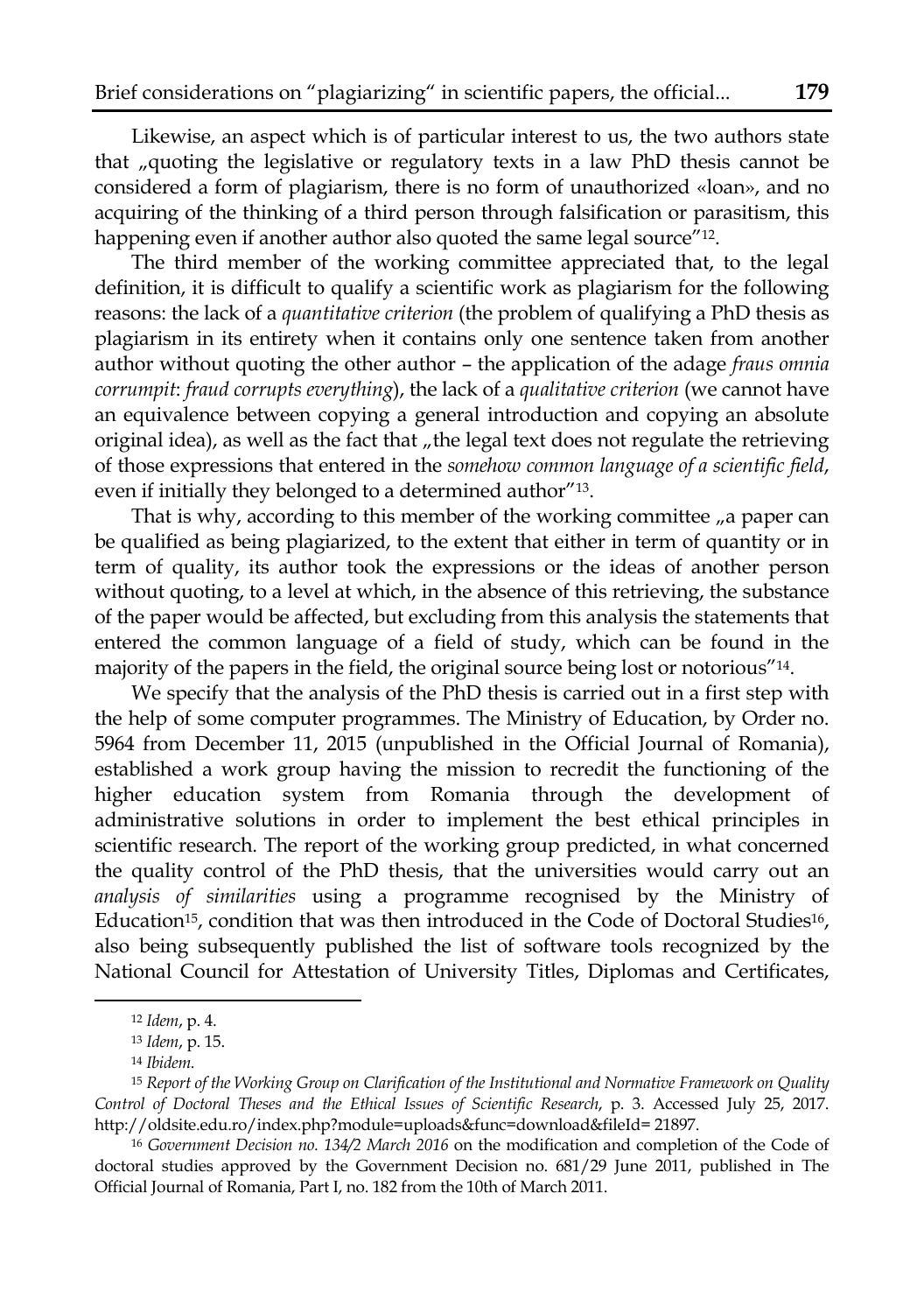and used by higher education institutions organizing doctoral studies and the Romanian Academy in order to establish the degree of similarity for scientific papers<sup>17</sup>.

In principle, the report (analysis) of similarities provides one or more similarity coefficients which, generally, have the following specifications: *the first similarity coefficient* indicates the percentage of text with all the similar sentences discovered by the system in other documents, and *the second similarity coefficient*  indicates the percentage of text with all the similar fragments which exceed a certain number of words18. The report of similarities also contains a list of documents identified as possible sources for some fragments from the PhD thesis.

In the case of the analysis of a scientific paper such as a PhD, each similarity identified by the programme must be analysed in order to decide if that particular similarity represents a plagiarism or not. Such an analysis was carried out by the working committee charged to examine the veracity of the referral of plagiarism.

In what concerns the *retrieving of some legislative texts identified by the software to be an unauthorised quotation,* the first two authors of the analysis *did not retain the plagiarism* in the following situations: *a*) the rows that only describe the procedure and the rules imposed by a normative act (the order of the arguments and their formal presentation being identical) *does not constitute a real idea supported by the author of the unquoted source, but an exposition of legal provisions with terms taken from the law; b)* the identical passages detected by the computer programme correspond to some articles from the law, the quoted articles; *c)* the full and identical iteration of the measures which are described in a national strategy, which is designated as the source in the text before retrieving and developing various provisions, even if it is not quoted in the note, it is equivalent to a reference to a normative act, *official provision, not formally assigned to an author; d)* the text retrieves the terms of the foreign law, so there is no plagiarism; *e)* the text iterates legal terms from foreign legislations, thus existing a reference to the foreign legal source; *f)* the text exposes the legal dispositions, without a personal demonstration, an exposition and the use of the established legal terms.

We have mentioned only a few of the situations in which the computer programme identified a retrieval which following the analysis carried out by the working committee was not been retained as plagiarism. However, for example, the retrieving of the terms imposed by the European and internal legislation for the

<sup>17</sup> *Order no. 3485/24 March 2016* of the Ministry of Education and Scientific Research regarding the list of software tools recognized by the National Council for Attestation of University Titles, Diplomas and Certificates, and used by higher education institutions organizing doctoral studies and the Romanian Academy in order to establish the degree of similarity for scientific papers, published in The Official Journal of Romania, Part I, no. 248 from the 4th of April 2016.

<sup>18</sup> See, for example, Babeş-Bolyai University, *Decision no. 12.372/29 June 2016 of the Council for Doctoral Studies regarding the approval of the Procedure for Generating and Analyzing the Similarity Report*. Accessed July 25, 2017. http://doctorat.ubbcluj.ro/documente/reglementari\_ubb/HotarareCSUD 12327-29iun.2016\_ GenerareAnalizaRaportSimilitudine.pdf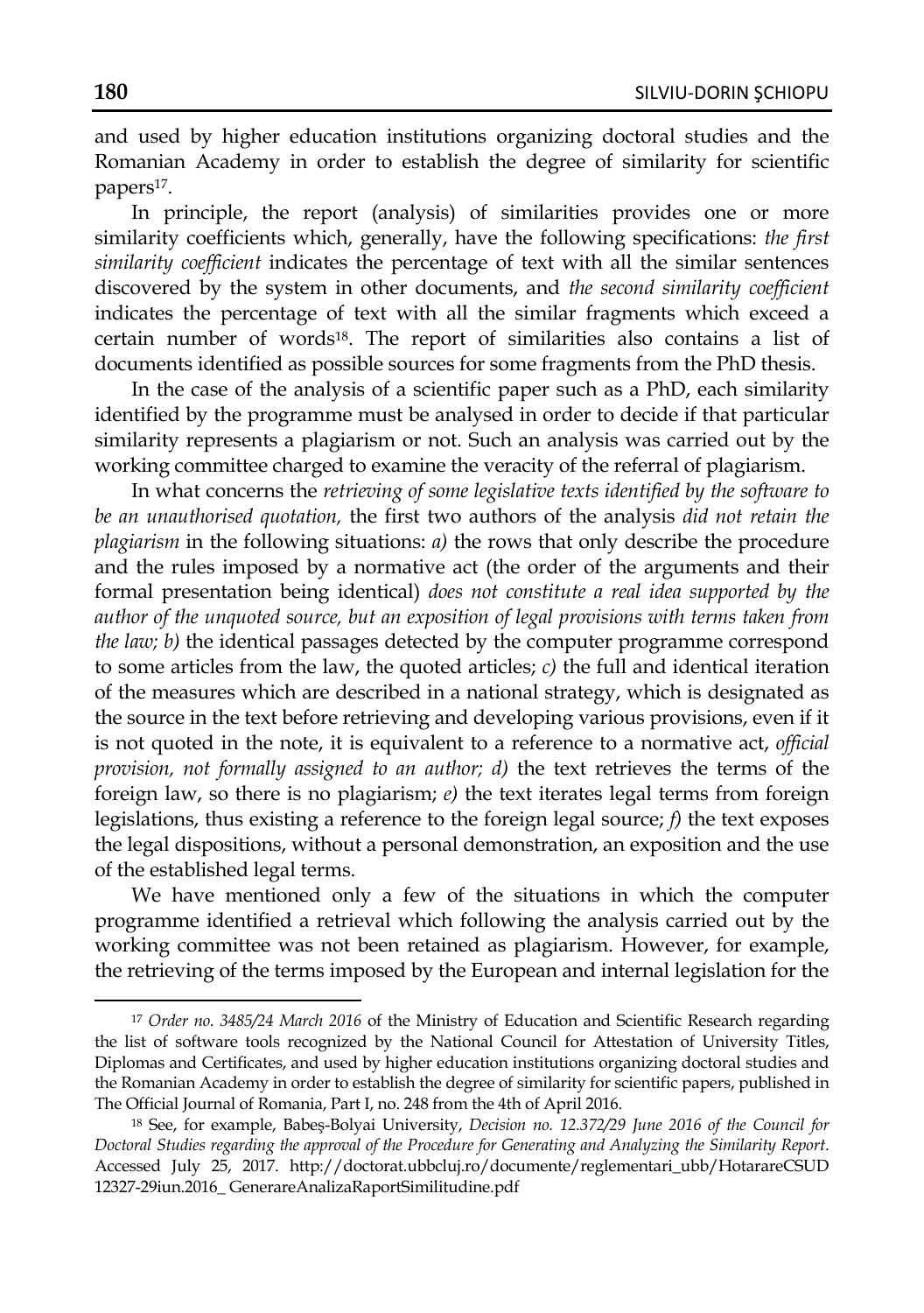description of an offense, as it was noted *f*, the same presentation structure" in the PhD thesis as in the source document, it was retained as *plagiarism-parasitism.* Likewise, in the case of presenting a legal definition, when, although it was appreciated that a big originality cannot be required, it was noted  $\mu$  a similarity of presentation of the arguments from the point of view of *the formal presentation and of the structure of the demonstration"* 19.

The third member of the working committee, in what concerns the retrieving of some legislative texts identified to be an unauthorised quotation, appreciated that, in the case of the description of some legal provisions, the plagiarism is excluded in the conditions in which  $n$  it is normal that anyone who describes these provisions should use the same notions"20.

While the doctrine, due to the lack of harmonization of the rules regarding the ethics of the scientific research with the ones regarding the copyright, does not present to us a unitary position on plagiarism in the case of the official texts of a legislative or judicial nature and their official translations, on the one hand, being considered unable to be the object of a plagiarism, but, on the other hand, being appreciated that the retrieval of these texts, without referring to the source of the retrieval, can be qualified as an act of plagiarism, this report of analysis of a scientific paper offers us at least some guidelines.

As far as we are concerned, we consider that, in relation to other scientific papers, the extract *ad litteram* from the legislation cannot be considered plagiarism, aspect highlighted in the above-mentioned report<sup>21</sup>. Also, neither to the obligation of the author of the scientific paper to delineate his contribution – his personal creation – from the rest of the scientific paper, the lack of quotation marks cannot be considered plagiarism, because due to the legal irrebuttable presumption "*nemo censetur ignorare legem*"(*no one is thought to ignore the law)*, the citizens are presumed to know the law and could implicitly distinguish between the official text of a legislative nature and the personal contribution of the author.

However, taking into consideration the way in which the analysis of the scientific papers is carried out with the help of some computer programmes, it is inevitable to reveal the similarity with the official texts of a legislative nature. That is why, so that the suspicion of plagiarism in relation to the document indicated as a possible source in the report of similarity (e.g. the scientific paper of another author who retrieved extracts from the same legislative act) could be removed *ab initio*, it is preferable to indicate the original source (the normative act) at least in the text, although the source is not quoted in a footnote, the mention thus made being equivalent to a reference to the normative act.

 $\overline{a}$ 

<sup>19</sup> C. Ghica-Lemarchand, V. Constantinescu, R. Chiriţă, *Joint Report on Ph.D. Thesis "Fighting Organized Crime by Criminal Law Provisions" sustained in 2011 by Ms. Laura Codruţa Kovesi*, p. 10.

<sup>20</sup> *Idem*, p. 16.

<sup>21</sup> *Idem*, p. 12.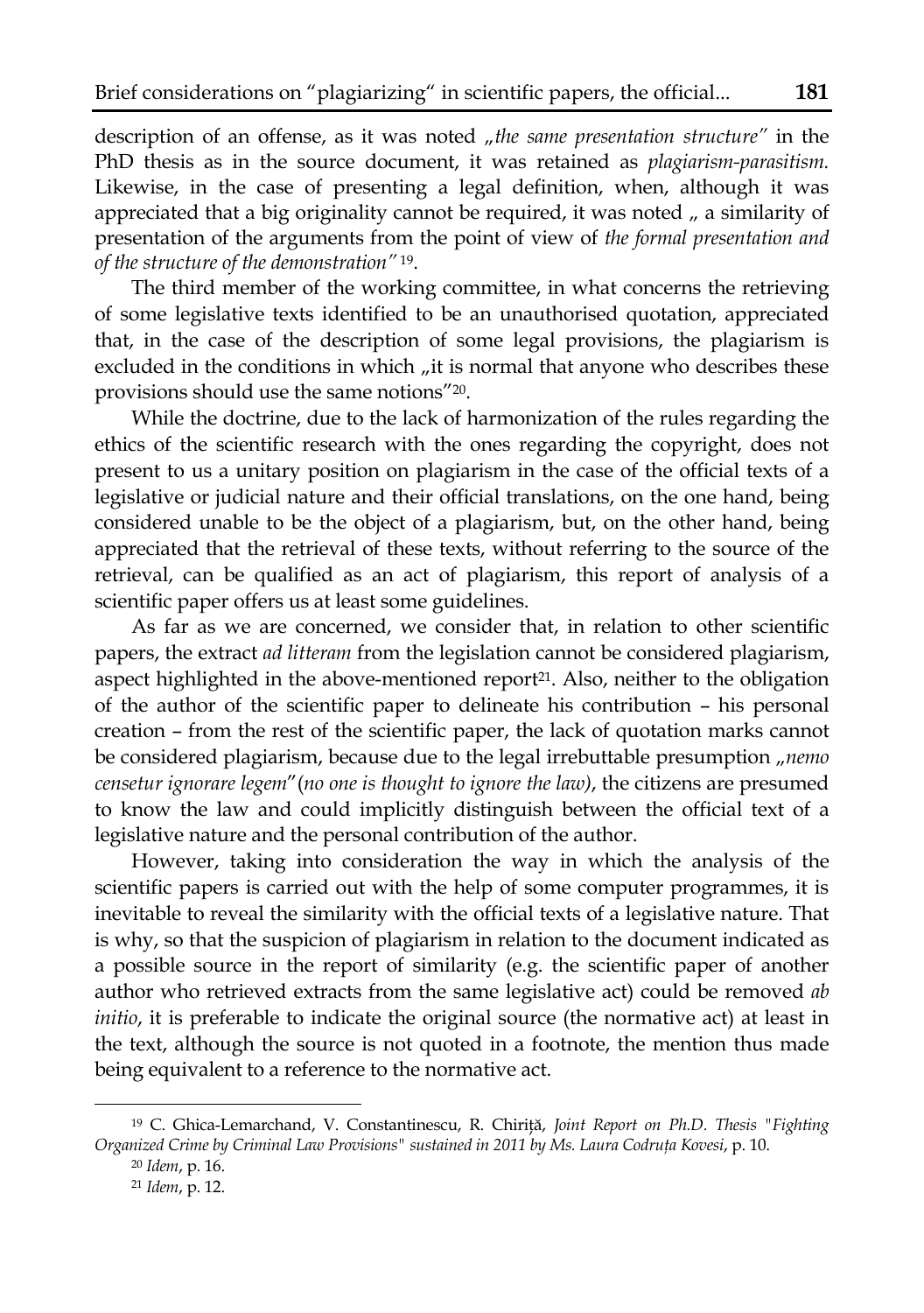The official texts of a judicial nature, the case law, represent another category of texts which according to art. 9. letter b) from Law no. 8/14 March 1996 on copyright and neighbouring rights, do not benefit from the legal copyright protection. Jurisprudence, as opposed to the legislative texts, involves the personal operation of interpretation made by the judge whose result is the court order, the latter being the result of the judge's intellectual work and thought.

Since the jurisprudence is the product of another's intellect, although the law does not recognize a moral author's right to the judge, such as the right to claim acknowledgement of the authorship over his rulings, to the obligation of the author to delineate the personal intellectual contribution from the rest of the content of the scientific paper, we can only conclude that the lack of mentioning the retrieval and the lack of reference to the original source (court order) would represent a plagiarism. Therefore, *de lege lata*, we must make a distinction between the retrieval of the official texts of a legislative nature, situation in which the reference to the original sources is not required, and the retrieval of some extracts from jurisprudence (official texts of a judicial nature), case in which it is necessary to mention this thing and to make reference to the original source.

As one of the authors of the previously mentioned report noted, the legal definition of plagiarism does not contain any quantitative criterion<sup>22</sup>. If we were to make full application of the principle *fraus omnia corrumpit* (fraud corrupts all), it would come to the situation in which the exposition in a written work of some texts, expressions, ideas, demonstrations, data, hypotheses, theories, results or scientific methods extracted from written papers, of other authors, no matter how small the retrieval would be and with no reference to the original sources, would attract the stigma of plagiarism on the entire scientific paper.

Since such a situation would be unnatural, taking into consideration that plagiarism represents a *serious offense* to good conduct in the scientific research and in the university activity23, in the end we conclude that a redefinition of the plagiarism regulated by the Law on good conduct in scientific research, technological development and innovation is required especially in order to clarify the correlation between the Law on copyright and neighbouring rights and the Law on good conduct in scientific research, technological development and innovation.

<sup>22</sup> C. Ghica-Lemarchand, V. Constantinescu, R. Chiriţă, *Joint Report on Ph.D. Thesis "Fighting Organized Crime by Criminal Law Provisions" sustained in 2011 by Ms. Laura Codruţa Kovesi*, p. 15.

<sup>23</sup> According to art. 325 from the *National Education Law no. 1/5 January 2011* (published in The Official Journal of Romania, Part I, no. 18 from  $10<sup>th</sup>$  of January 2011), the persons – who have been proven to have carried out serious offenses to the good conduct in the scientific research and in the university activity – cannot occupy teaching and research positions, by cancelling the exam for the teaching or research position occupied, and the labour contract with the university lawfully terminating, regardless of the time when the plagiarism was committed.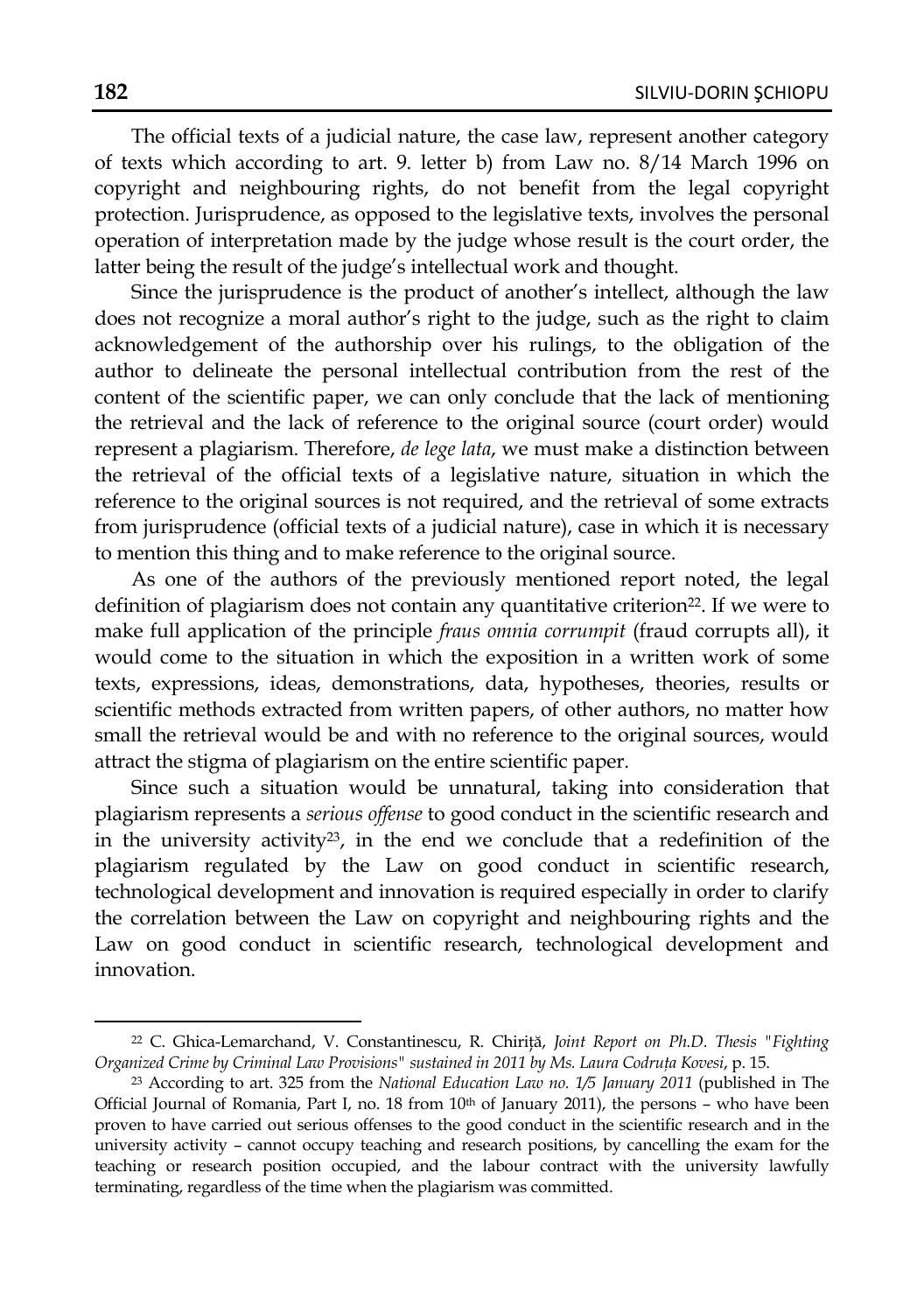## **References**:

1. *Law no. 8/14 March 1996* on copyright and neighbouring rights, published in The Official Journal of Romania, Part I, no. 60 from the 26<sup>th</sup> of March 1996.

2. *Law no. 206/27 Mai 2004* on good conduct in scientific research, technological development and innovation, published in The Official Journal of Romania, Part I, no. 505 from the 4th of June 2004.

3. *National Education Law no. 1/5 January 2011*, published in The Official Journal of Romania, Part I, no. 18 from 10th of January 2011.

4. Romanian Government, *Note of substantiation to Government Ordinance no. 28/31 August 2011 on the modification and completion of the Law no. 206/2004 on good conduct in scientific research, technological development and innovation*. Accessed August 5, 2017. http://arhiva.gov.ro/upload/articles/114468/nf-og-28-2011.pdf.

5. *Government Ordinance no. 28/31 August 2011* on the modification and completion of the Law no. *206/2004* on good conduct in scientific research, technological development and innovation, published in The Official Journal of Romania, Part I, no. 628 from the 2nd of September 2011.

6. *Government Decision no. 134/2 March 2016* on the modification and completion of the Code of doctoral studies approved by the *Government Decision no. 681/29 June 2011*, published in The Official Journal of Romania, Part I, no. 182 from the 10<sup>th</sup> of March 2011.

7. *Order no. 3485/24 March 2016* of the Ministry of Education and Scientific Research regarding the list of software tools recognized by the National Council for Attestation of University Titles, Diplomas and Certificates, and used by higher education institutions organizing doctoral studies and the Romanian Academy in order to establish the degree of similarity for scientific papers, published in The Official Journal of Romania, Part I, no. 248 from the 4<sup>th</sup> of April 2016.

8. *Report of the Working Party on Clarification of the Institutional and Normative Framework on Quality Control of Doctoral Theses and the Ethical Issues of Scientific Research*. Accessed July 25, 2017. http://oldsite.edu.ro/index.php?module= uploads&func=download&fileId= 21897.

9. Babeş-Bolyai University, *Decision no. 12.372/29 June 2016 of the Council for Doctoral Studies regarding the approval of the Procedure for Generating and Analyzing the Similarity Report*. Accessed July 25, 2017. http://doctorat.ubbcluj.ro/documente/ reglementari\_ubb/HotarareCSUD12327-29iun.2016\_GenerareAnalizaRaportSimili tudine.pdf

10. C. Ghica-Lemarchand, V. Constantinescu, R. Chiriţă, *Joint Report on Ph.D. Thesis "Fighting Organized Crime by Criminal Law Provisions" sustained in 2011 by Ms. Laura Codruţa Kovesi*. Accessed July 25, 2017. http://www.cnatdcu.ro/wpcontent/uploads/ 2016/04/Raport-comun-nesemnat-LCK.pdf

11. S. Florea, *Plagiarism and copyright infringement*, in "Romanian Review of Private Law" no. 1/2017. Accessed July 25, 2017. https://sintact.ro.